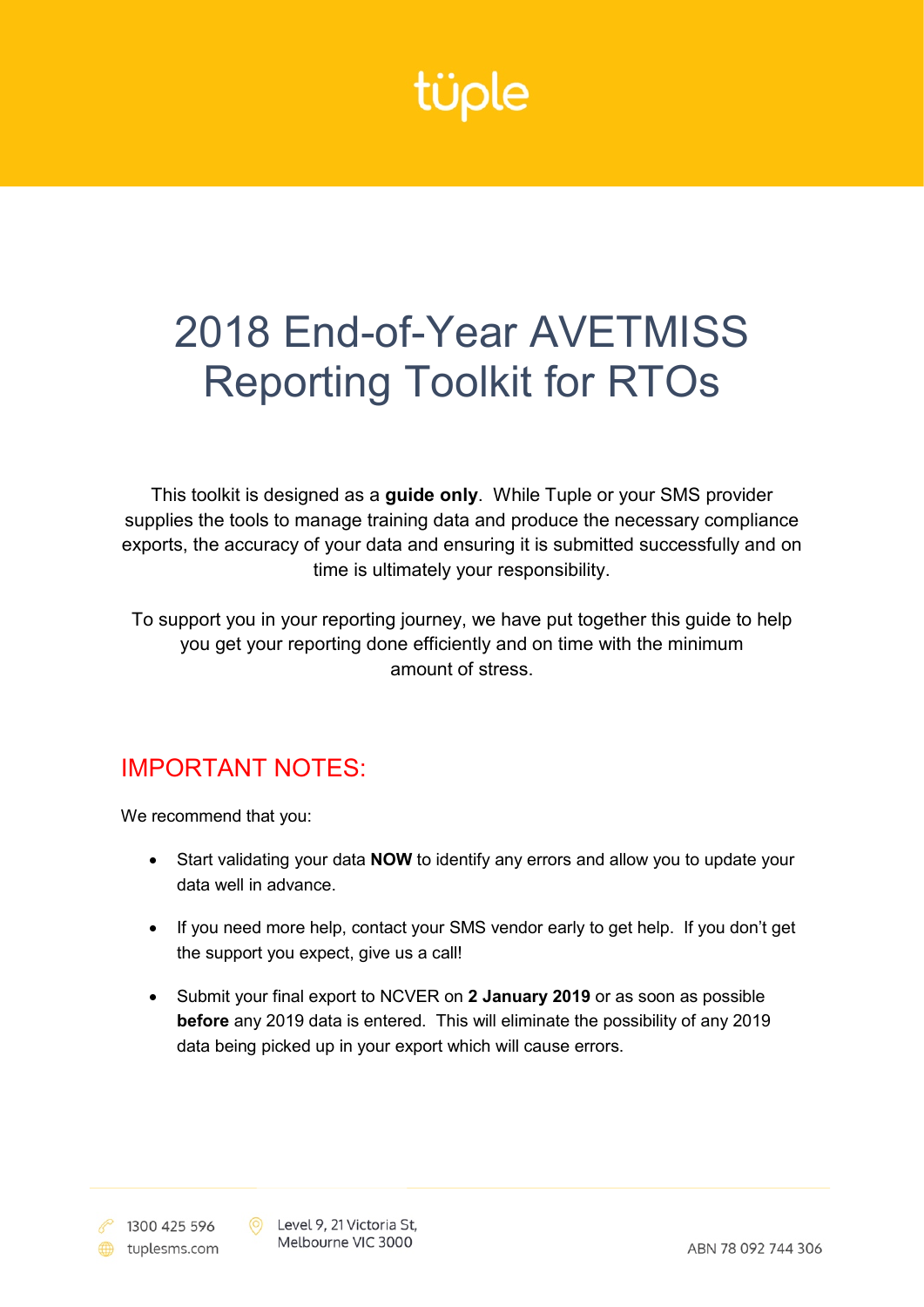### Reporting Schedule & Preparation Checklist



 $\square$  Ensure all student, course and enrolment data is up to date paying particular attention to outcome codes, start and end dates.

 $\square$  Start to run AVETMISS exports and validate on your state government [or NCVER](https://intercom.help/tuplesms/exports-and-reporting/key-australian-government-and-industry-websites) website and amend any errors.



 $\Box$  Finalise data entry for 2018.

December 2018

- $\Box$  Run additional AVETMISS exports and validations and amend any errors until you are 100% error free.
- Ask your SMS provider for help will in advance. If you don't get the help you need, [give us a call!](https://www.tuplesms.com/)
- *Sit back, relax and have a happy Christmas knowing you're all ready to submit your data in the New Year.*



January 2019

- **2 JAN** AVS 2018 collection year submission window opens.
- **2 JAN - Submit your final 2018 AVETMISS data now or ASAP before entering new data for 2019.** On successful submission, OK to commence entering data for 2019.
- **7 JAN** Tuple offices open for 2019.
- **15 JAN** Official deadline for funded contracts reporting.



- **25 FEB** Official NCVER reporting deadline.
- 28 FEB Submission window closes.

1300 425 596 tuplesms.com C Level 9, 21 Victoria St. Melbourne VIC 3000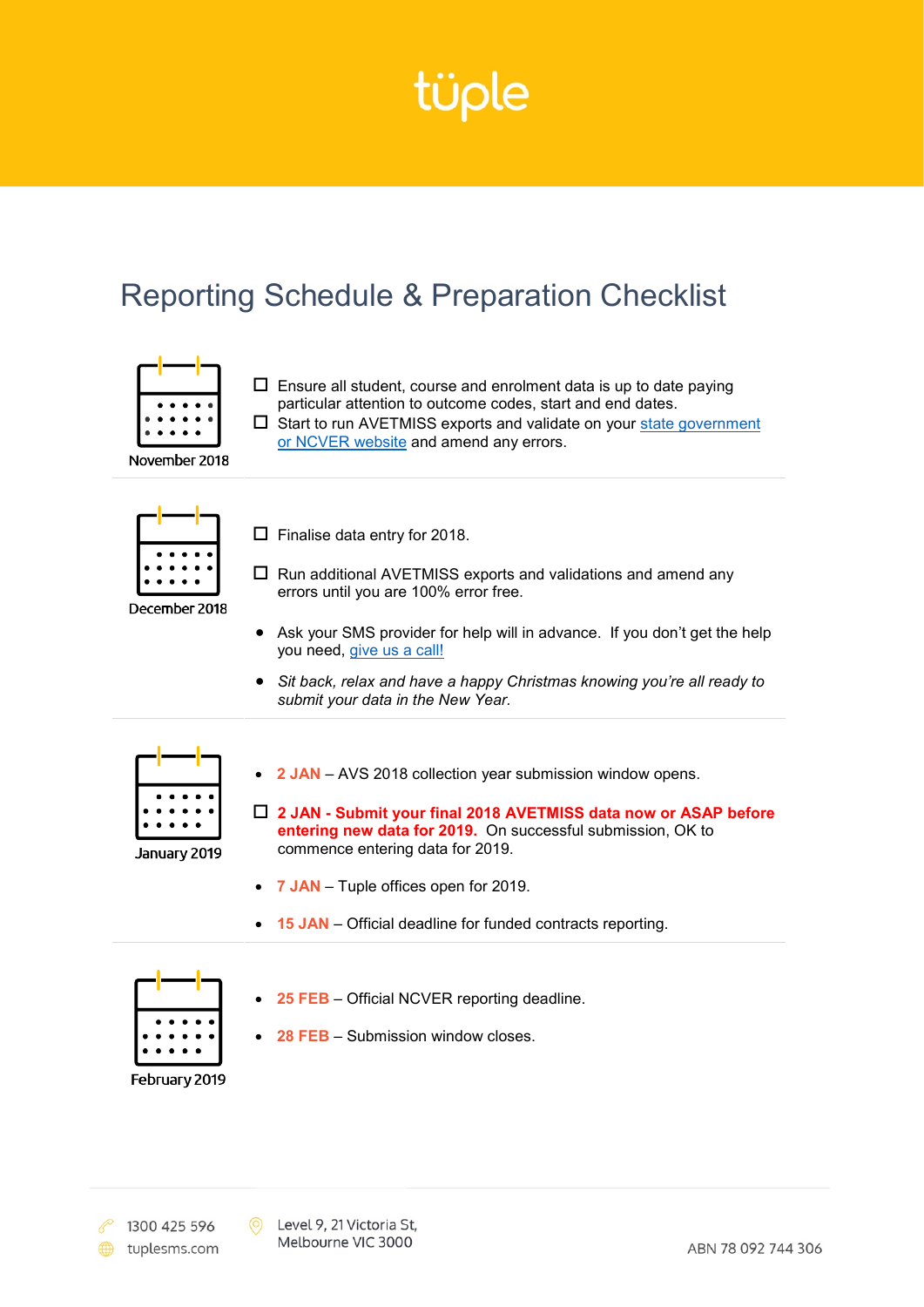

#### Common AVETMISS Errors

The table below to details some of the most common validation errors with instructions on how to fix them. If you need help, contact your SMS provider **well in advance** – don't leave things until the last minute!

| <b>NAT</b><br><b>File</b> | <b>Error</b><br><b>Codes</b> | <b>Error Description</b>                                                                                                                                                                               | <b>How to Fix</b>                                                                                                                                                                    |
|---------------------------|------------------------------|--------------------------------------------------------------------------------------------------------------------------------------------------------------------------------------------------------|--------------------------------------------------------------------------------------------------------------------------------------------------------------------------------------|
| <b>NAT10</b>              | 4612                         | <b>Training Organisation</b><br>Identifier and Name in<br>combination do not<br>match any RTO listed on<br><b>TGA</b>                                                                                  | If your TOID (Training organisation Identifier) is<br>less than 10 characters then values of '0' will<br>need to be inserted before your TOID to create<br>a 10 character Identifier |
| NAT <sub>60</sub>         | 3808                         | Duplicate records exist<br>within this file                                                                                                                                                            | This error occurs when a unit code/description<br>appears more than once in the NAT 60 file                                                                                          |
| <b>NAT80</b>              | 3731                         | <b>Invalid Prior Educational</b><br>Achievement Identifier                                                                                                                                             | Field 'Prior Ed Flag' must not be blank                                                                                                                                              |
| <b>NAT120</b>             | 3005                         | <b>Invalid Commencing</b><br>Program Identifier                                                                                                                                                        | You will need amend the value for field<br>'Commencing Course ID' for the student(s) in<br>question.                                                                                 |
| <b>NAT120</b>             | 3211                         | <b>Activity Start Date must</b><br>not be after the<br><b>Collection Period End</b><br>Date                                                                                                            | Unit enrolment 'Start Date' must not be after<br>the collection period 'End Date'.                                                                                                   |
| <b>NAT120</b>             | 3261                         | Delivery Mode Identifier<br>must be 90 if Outcome<br>Identifier - National is 51,<br>52 or 60                                                                                                          | Set the delivery mode to 90 - Not applicable -<br>recognition of prior learning/ recognition of<br>current competency/ credit transfer'.                                             |
| <b>NAT120</b>             | 4693                         | Duplicate enrolment<br>records found for Client<br>Identifier on Training<br>organisation delivery<br>location identifier,<br>Subject Identifier,<br>Program Identifier,<br><b>Activity Start Date</b> | The Learner should not be enrolled into<br>multiple course offers from the same course<br>where the unit start dates are identical.                                                  |

© Level 9, 21 Victoria St, Melbourne VIC 3000